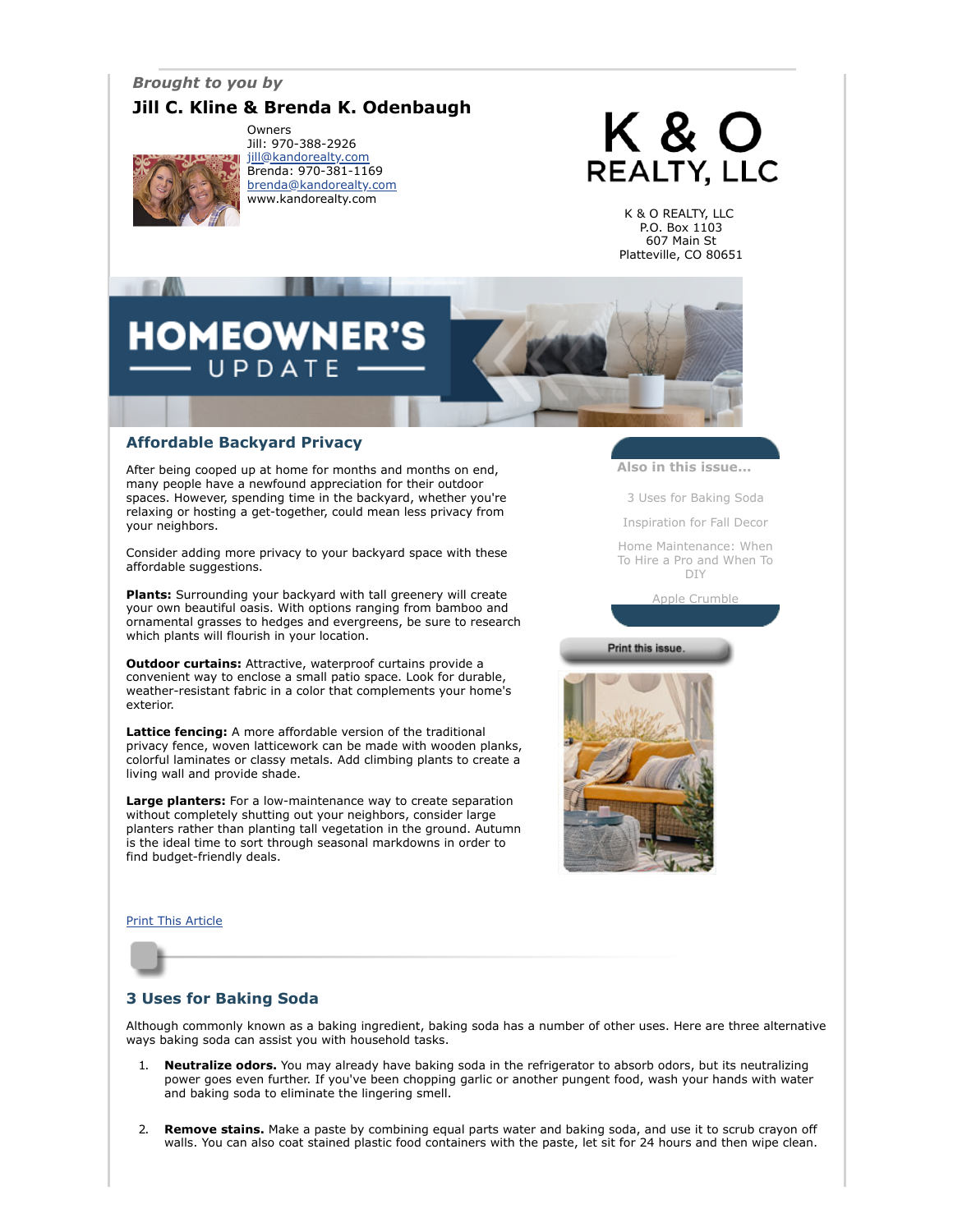3. **Decrease acidity.** A tiny pinch of baking soda sprinkled on tomatoes or added to coffee or orange juice can lessen the acidic effects on your stomach.

[Print This Article](javascript:print();)

#### <span id="page-1-0"></span>**Inspiration for Fall Decor**

As temperatures cool outside, give your home a cozy makeover with these fall decor ideas.

**Foliage:** Swap out those bright summer flowers with autumnal flora, such as amaranth, mums, eucalyptus branches, and witch hazel. You can also arrange feathers and dried flowers for texture and varying heights.

**Colors:** The color orange is nearly synonymous with autumn, so consider adding pops of this eye-catching color with throw pillows, vases or wall art. Try incorporating dark greens, reds and purples to mimic the changing leaf colors.

**Layers:** On a sofa or bed, group together neutral throw pillows of varying sizes with one or two patterned pillows. You can also layer fall flowers, gourds, candles, leaves, and other seasonal accents on a shelf or mantle.

**Blankets and throws:** Nothing says fall quite like a cozy blanket. Try draping faux fur throws over the backs of chairs, bundling rolled-up flannel blankets in a basket or folding a sherpa blanket at the end of a bed.

**Wreaths:** Heading into the holidays, your front door may get more foot traffic than usual. Hang a wreath with warm earth tones on your front door for an inviting touch, or place one on the dining table as a textured centerpiece.

#### [Print This Article](javascript:print();)

#### <span id="page-1-1"></span>**Home Maintenance: When To Hire a Pro and When To DIY**

When it comes to home improvements, you can often save money by doing it yourself. However, the following projects are almost always best left to professionals.

- **Home additions or major remodels –** While the cost savings of undertaking these large projects can be hard to resist, it's easy to get in over your head. A skilled professional will keep the project up to code and moving along, especially when unexpected problems arise.
- **Driveway repaving –** Without the proper equipment, you're likely to experience cracks and settling. A concrete contractor will ensure a level surface.
- **Roof repairs –** Professional roofers have the knowledge, experience, ladders, and tools to quickly and safely complete repairs or replace the entire roof.
- **Tree removal –** For your own safety, hire a tree trimmer to cut down large trees, particularly near power lines.
- **Major plumbing or electrical work** Plumbing and electrical projects often require permits, and a mistake could cause extensive damage to your home. It's best to hire a licensed worker for any significant repairs.
- **Foundation work –** An improper foundation can threaten the structural integrity of your home. Hire a qualified contractor to ensure it's done right.

For smaller projects around the home, the following questions can help you determine whether to do it yourself or hire a pro.

- **Are permits required?** A licensed professional will understand the permitting process and can ensure your project complies with city requirements and local building codes.
- **Will I be happy with the result?** If you make a mistake, will you be able to live with it? If you are a perfectionist who will be irritated by small blemishes or inconsistencies, it may make the most sense to pay a pro.
- **Do I have the necessary time, talent and tools?** It's important to conduct an honest assessment of your abilities and resources before starting a project. If you fall short on any of these, hire someone who can help you achieve your vision.